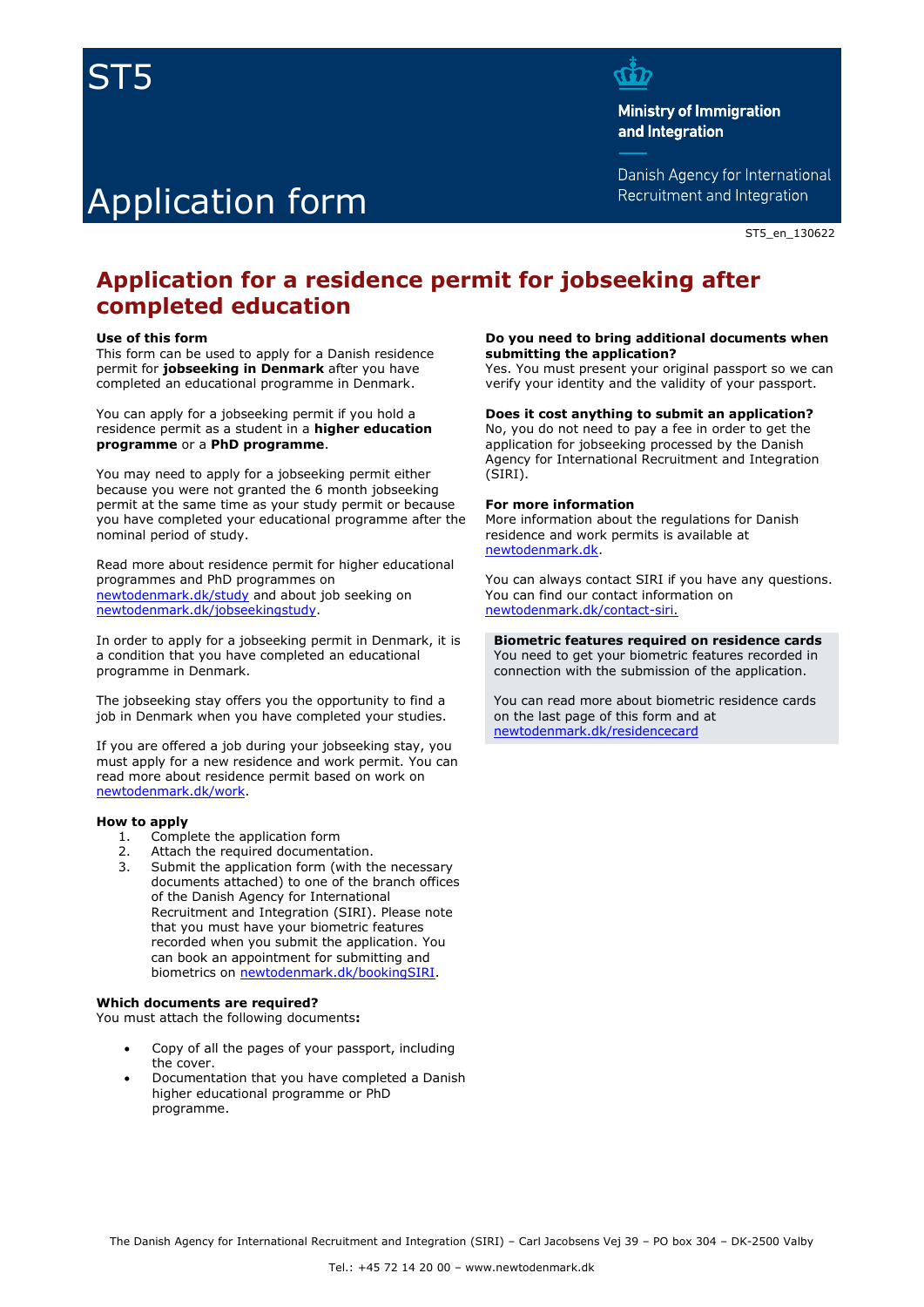

\*) IMPORTANT: The case order ID will be created by the authority as part of the recording of biometrics.

ST5\_en\_130622

# **Application for a residence permit for jobseeking after completed education**

| 1. The applicant                      | PLEASE COMPLETE IN CAPITAL LETTERS |
|---------------------------------------|------------------------------------|
| Personal ID                           |                                    |
| Surname                               | Former surname, if applicable      |
| Given name(s)                         |                                    |
| Nationality                           | Former nationality, if applicable  |
| Date of birth (day, month, year)      | Danish CPR number                  |
| Adress in Denmark (Street and number) | Postcode and city                  |
| Phone number                          | Email adress                       |

| 2. The applicant's passport                                                                                                | PLEASE COMPLETE IN CAPITAL LETTERS |
|----------------------------------------------------------------------------------------------------------------------------|------------------------------------|
| A residence permit can only be granted for a period of <b>up to three months</b> before the date of expiry of the passport |                                    |
| Passport number                                                                                                            | Date of expiry (day, month, year)  |

# 3. The applicant's completed education **UPS 2008 CONFIDED MED BLOKBOGSTAVER**

Name of educational programme

Type of education

 $\Box$  Professional bachelor's, bachelor's and diploma degree  $\Box$  Master's (candidatus) and master degree  $\Box$  PhD degree

Name of educational institution

Length of the original prescribed period of study

From (dd-mm-yyyy)

Until (dd-mm-yyyy)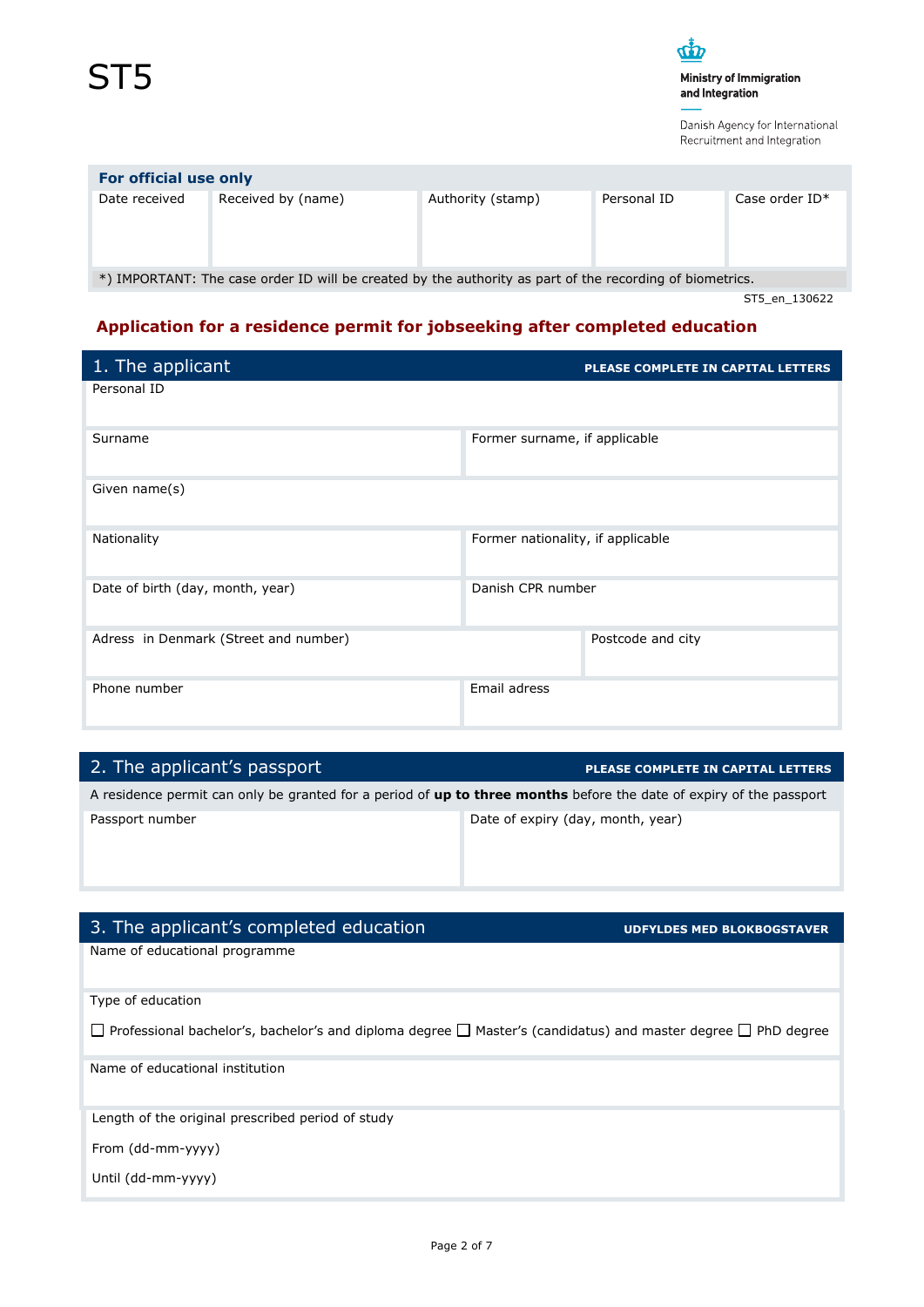#### Ministry of Immigration and Integration

Danish Agency for International Recruitment and Integration

When has the educational programme been completed (dd-mm-yyyy)?

# 4. Applicant's comments **PLEASE COMPLETE IN CAPITAL LETTERS**

# 5. Declarations and information

#### **A. Sworn declaration that I have given correct information**

I solemnly swear that the information I have given in this application is correct. If the information is found to be false, I am subject to the following penalties:

- My residence permit can be revoked.
- Fine or imprisonment of up to two years.
- I can be required by law to repay the expenses incurred by the Danish state as a consequence of the false information.

#### **B. Information about your duty to provide the necessary information**

It is your duty to provide the information necessary to decide whether you can be granted a permit. If you do not provide this information, it may mean that you will not be granted a permit.

#### **C. Information on how we process your personal data**

SIRI is obliged to inform you how we process your data and to inform you of your rights in regard to how we process your data.

#### **Data controller**

SIRI is the data controller and responsible for processing the personal data given in this application form and the data provided about you during the processing of the case. You can contact the agency by writing to the following address: The Danish Agency for International Recruitment and Integration (SIRI), Carl Jacobsens Vej 39, PO box 304, 2500 Valby or through our contact form on [newtodenmark.dk/SIRI-contactform.](http://www.newtodenmark.dk/SIRI-contactform)

#### **Data protection officer**

You can contact our data protection officer by writing to the aforementioned address (Att. Data protection officer) or by using our contact form at [newtodenmark.dk/SIRI-contactform.](http://www.newtodenmark.dk/SIRI-contactform) You can read more about SIRI as data controller and about SIRI's data protection officer on [newtodenmark.dk/personaldata.](http://www.newtodenmark.dk/personaldata)

#### **Purpose and legal basis**

The personal data you give to SIRI is collected and used:

- to process your application for residence and/or work in Denmark
- in any later applications for extension or for a new residence and/or work permit in Denmark
- for verification and spot checks of the conditions for your residence and/or work

The legal basis for processing your personal data is:

- The Danish Aliens Act, in particular chapter 1 on the entry and residence of aliens in Denmark.
- The General Data Protection Regulation (GDPR), article 6.1 (c) (relating to the processing of data in order to comply with the legal obligation to which the controller is subject) and 6.1 (e) (relating to the exercise of official authority vested in the Danish Agency for International Recruitment and Integration by the Aliens Act).
- The General Data Protection Regulation (GDPR), article9.2 (f) (relating to the necessity of processing in order to establish, exercise or defend legal claims).
- The Danish Data Protection Act section 8 (relating to the official authority only being allowed to process information about criminal offences if it is necessary for tasks of that official authority).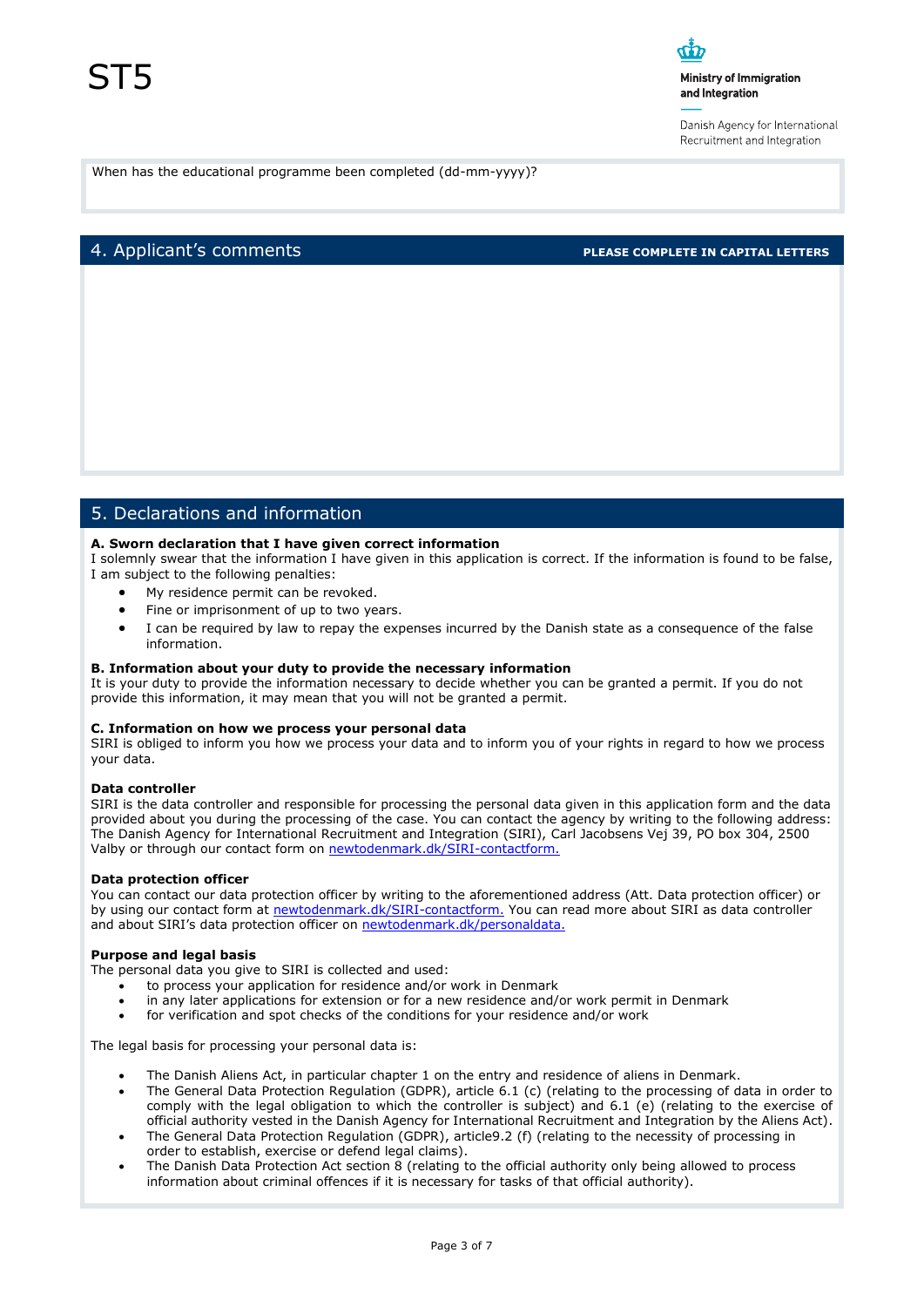

Danish Agency for International Recruitment and Integration

The information you give or have given in connection with your application will be registered in the registers of Danish immigration authorities. The same holds true for any information you later give in connection with an application to extend your residence permit or for a new residence and/or work permit in Denmark.

Some of your data will be registered in the Civil Registration System (CPR). This will in some instances happen immediately when you are granted a permit. In other situations the registration will take place only when you take up residence in Denmark.

#### **We process the following categories of data about you:**

- General personal data, such as: information about your name, possible civil registration number (CPR-number), citizenship, occupation, education, marital status, financial information and whether you have committed any legally punishable offences
- Sensitive personal data, such as: health information and biometric data collected for the purpose of establishing your identity.

#### **We can pass on your data to the following recipients**

SIRI can pass on your data to your sponsor (e.g. your employer, place of study, host or family member), municipal authorities, the police, the Danish Security and Intelligence Service and the Danish Defence Intelligence Service, the public prosecutor, the Immigration Appeals Board, the Refugee Appeals Board, the Ministry of Immigration and Integration, the Danish immigration Service, the Danish Return Agency, the Danish Agency for Labour Market and Recruitment, the Ministry of Foreign Affairs of Denmark and The Danish Parliament.

In isolated cases, SIRI also passes on your data to other public authorities, private sector organizations and foreign organizations and authorities when it is necessary to exercise our official authority.

Furthermore, data from SIRIs registers and the CPR register are shared with other relevant authorities or organisations via the Aliens Information Portal (Udlændingeinformationsportalen) if they need the data in order to process aspects of your stay in Denmark.

SIRI shares data when it is necessary in order to exercise our official authority, including when we are legally obliged to share information.

If you lose your residence permit, we will inform your current or previous employers, if any, that you no longer have the right to work. This will happen, if we issue a refusal to an application for a residence permit or to an extension of a residence permit. It will also happen if we revoke your residence permit or if we establish that your residence permit has lapsed. Employers who within the last three months have reported salary payments to you to the income register will be informed.

#### **What is the origin of the data we process about you?**

The personal data that SIRI processes about you have been provided by you in this application form. We will also process data you may submit to your case later.

In addition, we will process data obtained from:

- any of your previous applications submitted to SIRI,
- searches in databases, such as: the Civil Registration System (CPR), the Income Register (eIncome), the Building and Housing Registry (BBR), the Schengen Information System (SIS II)
- other authorities, such as: municipal authorities, the Regional State Administration, the Danish Immigration Service, the Immigration Appeals Board and the Refugee Appeals Board,
- third-parties or sponsors, such as: your au pair- or internship host, employer or educational institutions
- any person applying for a residence permit based on your grounds for residence in Denmark, and this person's previous cases with SIRI.

#### **Storage of data**

SIRI will store your personal data for as long as it is necessary in order to be able to carry out our tasks in relation to establishing or defending a legal claim to residence.

Data submitted as part of an immigration related matter can be stored for use by the immigration authorities at a later date. This means that the data can enter into the decision making process regarding future applications for extension of a residence permit, when revoking a residence permit, for verification and spot checks, when deciding whether a permit has lapsed, in relation to applications for permanent residency and for naturalization and in cases concerning any family members. In practice this means that SIRI will store your data for the period of your 'lifecycle' – i.e. your entire life. Basic data regarding your stay in Denmark, e.g. when and why you have been granted a residence permit and information on other decisions made by SIRI regarding your residence in Denmark will not be erased.

If you have your finger prints and facial photo taken for use with your residence card and for identification and identity control, your fingerprints and photo will be stored in the immigration authorities' database. If you are granted a residence permit, your fingerprints and photo will be stored for 10 years. If you are not granted a residence permit,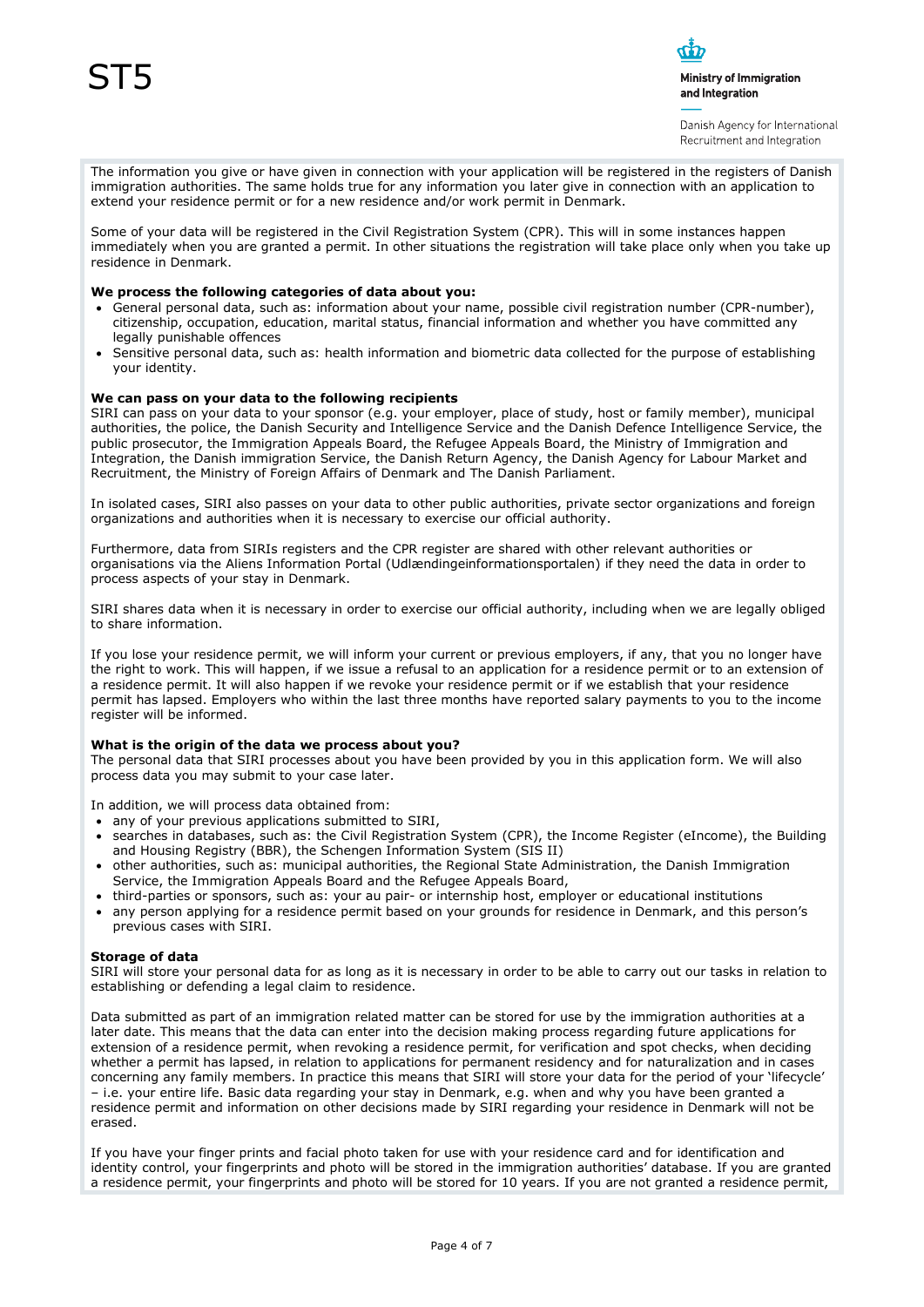

Danish Agency for International Recruitment and Integration

your fingerprints and photo will be stored for 20 years. If you are granted Danish citizenship, your fingerprints and photo will be deleted.

Finally, it must be mentioned that data will be transferred to the Danish National Archives in accordance with the Danish Archives Act.

#### **Your rights**

Under the GDPR you have a number of rights in relation to our processing of data about you:

*The right to know what kind of data we process about you*

You have the right to ask what kind of data we are processing about you and be granted access to these data. If you request access to your data, your application will be processed in accordance with the GDPR's regulations governing right of access. If there are other regulations which provide you with greater access than the GDPR affords, your request for access will be processed in accordance with these regulations as well. These additional regulations may include those contained in the Public Administration Act that governs freedom of information requests.

*The right to rectification (data correction) and the right to have your data erased*

You have the right to request corrections made to personal data about you that you find are inaccurate. In specific situations, you also have the right to have your data erased. As a rule, information can only be erased, if they are not necessary for processing your case as SIRI is obliged to record and register information in accordance with the Public Administration Act.

#### *The right to restriction of processing*

In some situations, you have the right to restrict the processing of your personal data. Where processing has been restricted, SIRI may thereafter, with the exception of storage, only process your data with your consent unless the purpose of the processing is to establish or defend a legal claim, to protect another person or for reasons of important public interest.

#### *The right to object*

In some situations, you have the right to object to otherwise legal processing of your personal data. This means that you can request that your data is erased, corrected or restricted.

You can read more about your rights in the Danish Data Protection Agency's guidelines about GDPR at [datatilsynet.dk.](http://www.datatilsynet.dk/) If you would like make use of your rights under the GDPR, contact SIRI.

#### **Complaints to the Data Protection Agency**

You have the right to submit a complaint to the Data Protection Agency if you are dissatisfied with the way we process your personal data. Contact information for the Data Protection Agency is available at [datatilsynet.dk.](http://www.datatilsynet.dk/)

#### **D. Verification and spot-checks**

Your case may be selected for a control. The control aims to verify the following:

- The accuracy of the information you have given.
- Whether you meet the conditions for a residence and/or work permit, if such is granted to you.
- Whether you are staying and/or working in Denmark without the necessary permit.

Verification may involve the following:

- Checking public registers, such as the Civil Registration System (CPR)
- Comparing information contained in the registers of SIRI and the Danish Immigration Service with records held by the Civil Registration System (CPR), the Building and Dwelling Register (BBR), the Central Business Register (CVR) and the Income Register (E-income).
- Contacting other authorities, such as municipalities
- Contacting third parties, such as employers or places of study
- Turning up in person at your residence, place of study or workplace
- Using information about employment registered by the employer (in a so-called digital logbook). The Danish Agency for International Recruitment and Integration, the Danish Tax Agency, The Danish Agency for Labour Market and Recruitment as well as municipal councils can impose the use of digital logbooks on employers.

You may be asked to supply additional information as part of the verification and spot-check process.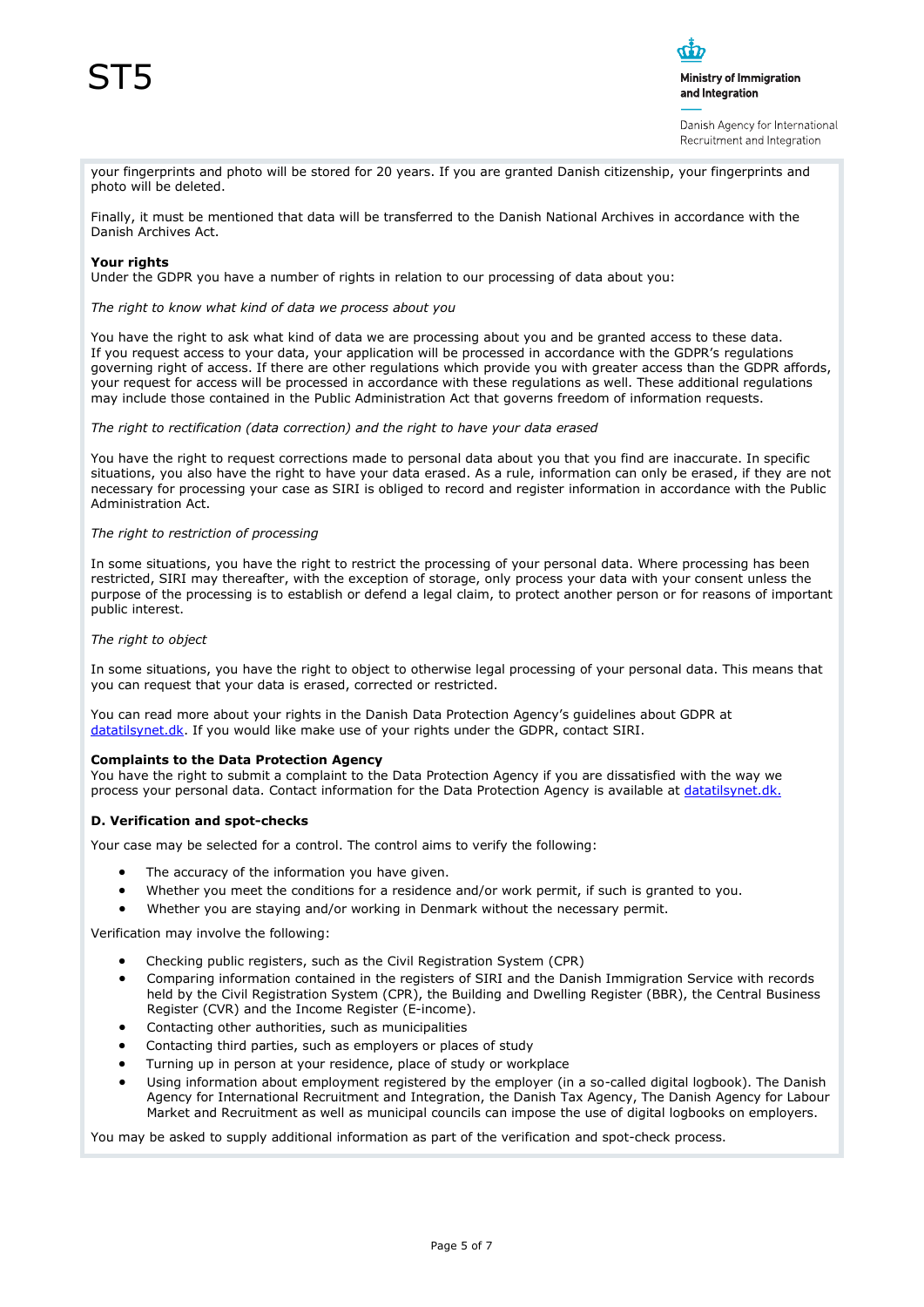

Danish Agency for International Recruitment and Integration

# 6. Consent to let SIRI share information from my case with my sponsor or potential third party

SIRI can share information about you with your sponsor (e.g. in order to enable SIRI to verify the accuracy of the information you have provided in the application, or in order to check whether you continue to meet the conditions of your permit) without your consent, when necessary in order to process your application or as part of later spotchecks. Please note paragraph [C] "Information on how we process your data" in section 5 "Declaration and information – applicant".

However, it will sometimes ease the processing of your case if SIRI to a greater extent can share information about your personal circumstances with your sponsor or potential third party (e.g. if we cannot get in touch with you). If you would like SIRI to be able to share information with your sponsor or a third party, you must give your consent below.

If you do not wish to give your consent to let SIRI share information in these situations, we will instead get the information from you (the applicant) and abstain from sharing information with your sponsor or third party. This may result in a longer processing time for your application.

You can at any point in time withdraw your consent. If you wish to withdraw your consent you must inform us. You can find our contact information on [newtodenmark.dk/contact-siri.](http://www.newtodenmark.dk/contact-siri)

### **(tick off)**

**I hereby consent to let the Danish Agency for International Recruitment and Integration (SIRI) share information about me with my sponsor or a third party to this greater extent in order to ease the processing of this application.**

# 7. Signature – the applicant

**By signing below, I confirm that the information I have given in this form is correct and that I have read and accepted the terms laid out in section 5, paragraph A.**

**I also confirm that I have made a decision regarding section 6 on consent to share information.**

**I also understand that the information I have given or will be giving will be registered in SIRI's registers and that the information contained in the registers of SIRI and the Danish Immigration Service can be compared with records held in the Civil Registration System (CPR), the Buildings and Housing Register (BBR), the Central Business Register (CVR) and the Income Register (eIncome).**

Date and place Signature Signature

## Have you remembered everything?

If your application is completed correctly and contains all required documents, we can process your application faster.

It is therefore important that you make certain the form is completed correctly and that you have included all necessary documents. We recommend that you use the checklist below.